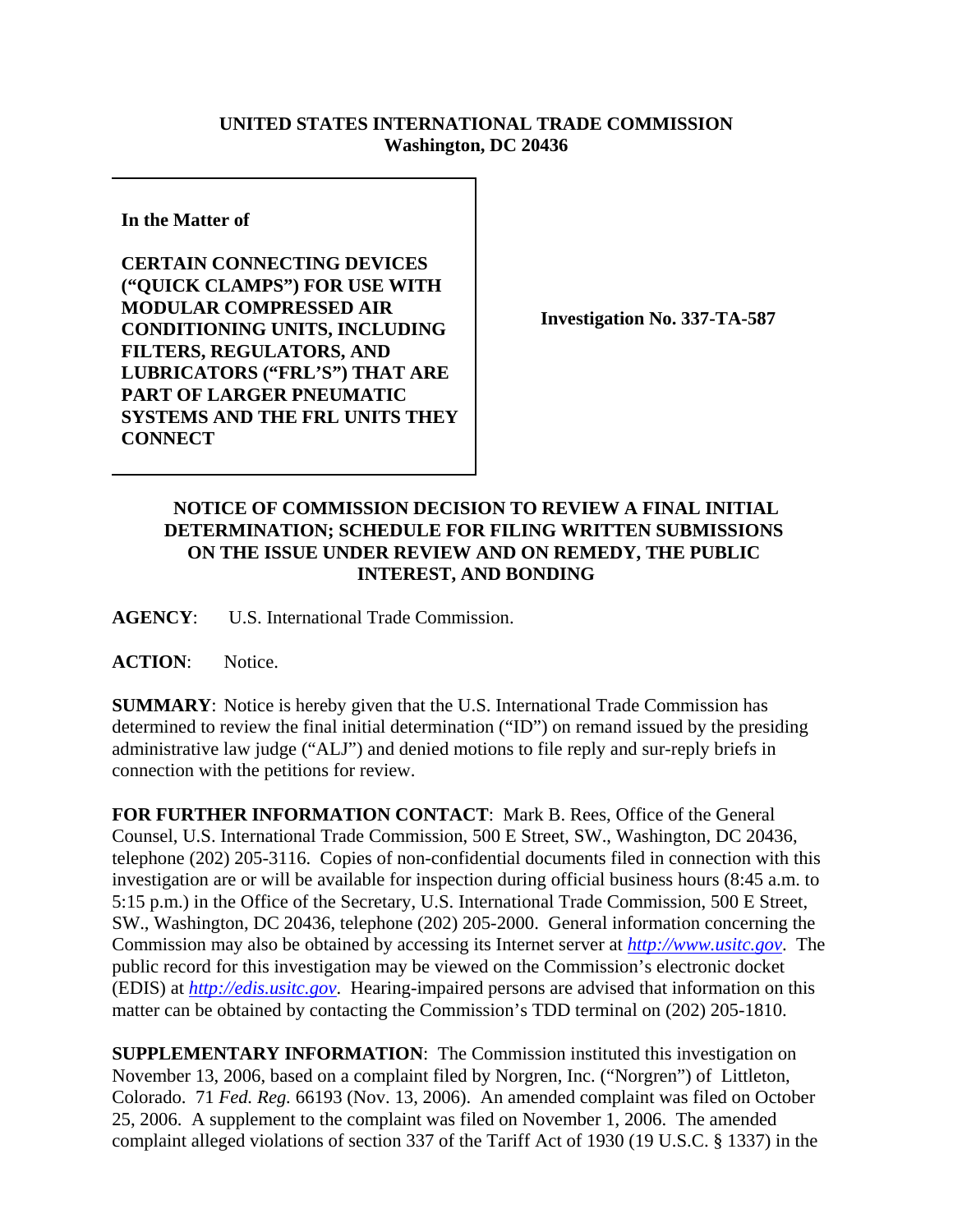importation into the United States, the sale for importation, or the sale within the United States after importation of certain devices for modular compressed air conditioning units and the FRL units they connect by reason of infringement of claims 1-9 of U.S. Patent No. 5,372,392 ("the '392 patent"). The amended complaint also alleged that a domestic industry exists with regard to the '392 patent under subsection (a)(2) of section 337. The amended complaint named SMC Corp. of Japan; SMC Corporation of America of Indianapolis, Indiana (collectively, "SMC"); AIRTAC of China; and MFD Pneumatics ("MFD") of Chicago, Illinois as the respondents and requested a limited exclusion order and a cease and desist order. On July 13, 2007, the Commission determined not to review an ID terminating the investigation with respect to MFD and AIRTAC on the basis of a consent order stipulation and consent order.

On February 13, 2008, the ALJ issued his final ID finding no violation of section 337. Specifically, the ALJ found that there had been an importation of SMC's accused products and that none of the accused products infringe the asserted claims of the '392 patent. He also found that the asserted claims are not invalid due to obviousness. He further found that Norgren satisfies the domestic industry requirement with respect to the '392 patent. On February 25, 2008, the ALJ issued a recommended determination on remedy and bonding in the event the Commission reversed his finding of no violation of section 337.

On April 18, 2008, the Commission determined not to review the ID and terminated the investigation based on the finding of no violation of section 337. 73 *Fed. Reg.* 21157 (Apr. 18, 2008). Norgren appealed to the U.S. Court of Appeals for the Federal Circuit ("the Court").

On May 26, 2009, the Court issued its judgment, reversing-in-part the Commission's claim construction, reversing the Commission's determination of noninfringement, and vacating the Commission's determination of nonobviousness. *Norgren Inc. v. Int'l Trade Comm'n*, No. 2008-1415 (Fed.Cir. May 26, 2009). The Court remanded the investigation with instructions for the Commission to evaluate obviousness in the first instance based upon the Court's construction of the claim term "generally rectangular ported flange."

Following receipt of the Court's September 9, 2009, mandate, the Commission ordered the investigation remanded to the Chief ALJ for designation of a presiding ALJ to conduct proceedings in accordance with the Court's judgment. The Chief Judge reassigned the investigation to the ALJ who presided over the original investigation. The ALJ held an evidentiary hearing on April 21, 2010, at which all parties were represented. The parties also fully briefed the merits.

On August 5, 2010, the ALJ issued the final ID on remand in which he determined that the asserted claims are not invalid for obviousness. SMC and the Commission investigative attorney ("IA") have petitioned for review of the ID. Norgren has filed a response in opposition to the petitions. The IA and Norgren have also moved to file reply and sur-reply briefs, respectively, in connection with the petitions for review.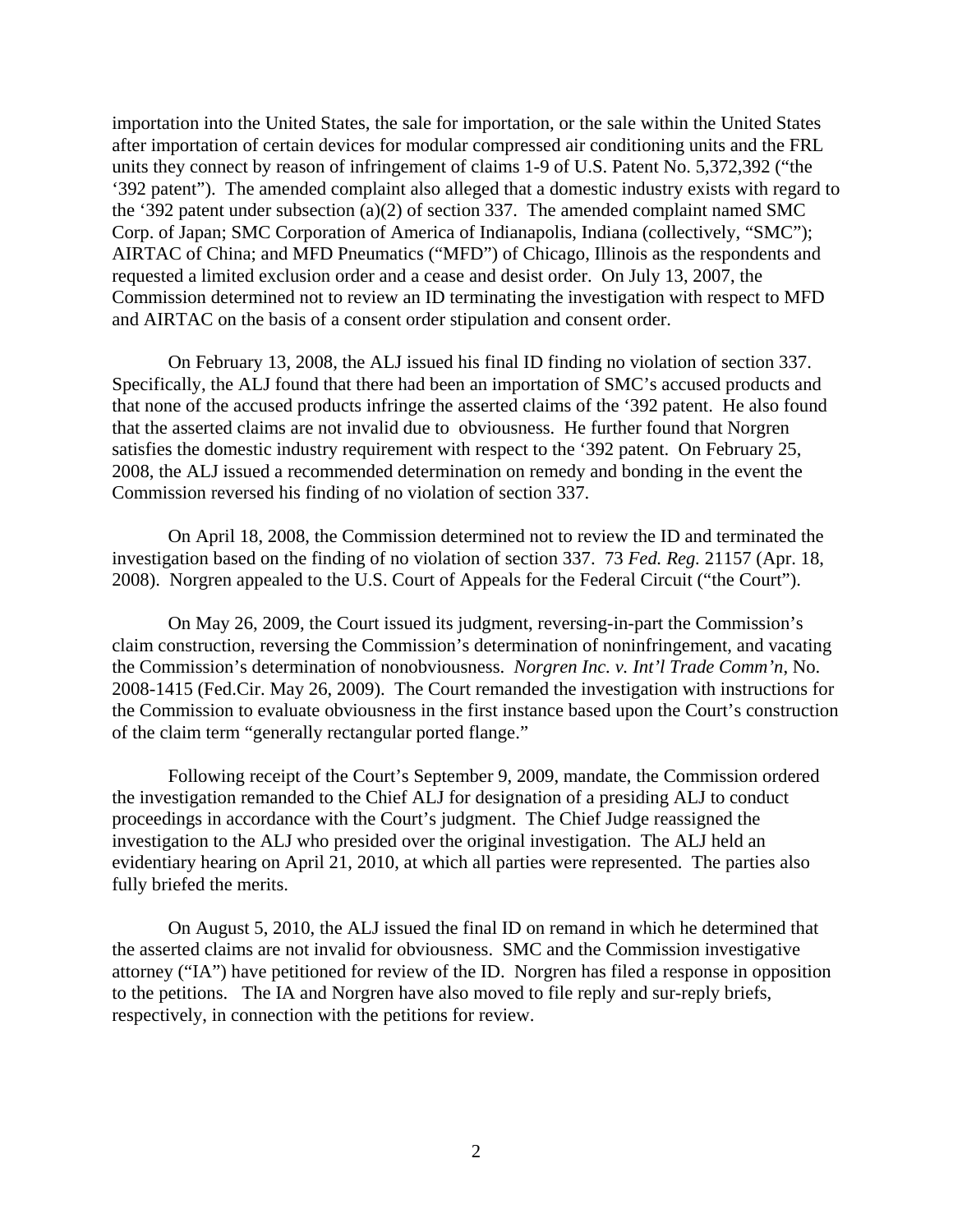Having examined the record of this investigation, including the final ID on remand, the petitions for review, the response in opposition to the petitions, and the motions for leave to file a reply to the response and a sur-reply to the reply to the response, the Commission has determined to review the ID on the issue of obviousness and has determined to deny the motions for additional briefing.

On review, the Commission requests written submissions on the issue under review, particularly the sub-issues of (a) whether the SMC old-style clamp is generally rectangular and (b) whether adding a hinge to one side of a generally rectangular clamp would have been obvious to one skilled in the art in 1993. The Commission also requests that the parties include in their submissions responses to the following queries, with supporting citations to the evidentiary record:

- 1. Is the ID's finding that the SMC old-style clamp is not "generally rectangular" contrary to the Court's holding in *Norgren Inc. v. Int'l Trade Comm'n*, No. 2008-1415 (Fed.Cir. May 26, 2009) (Slip Op. at 6-7) that the SMC and Norgren FRL flanges, which seem to have "intervening sloped sides" and "octagonal" and other appearances, are "generally rectangular"?
- 2. How, if at all, does the addition of a hinge to swing open and closed one side of a generally rectangular clamp affect the clamp's ability to seal as claimed in the '392 patent?
- 3. Applying a flexible standard, please identify the teaching(s), motivation(s), or suggestion(s), if any, that existed pre-invention that would have made it obvious to a person of ordinary skill in the art in 1993 to combine a hinge with a generally rectangular clamp used in a pressure air system.

In connection with the final disposition of this investigation, the Commission may (1) issue an order that could result in the exclusion of the subject articles from entry into the United States and/or (2) issue one or more cease and desist orders that could result in respondents being required to cease and desist from engaging in unfair acts in the importation and sale of such articles. Accordingly, the Commission is interested in receiving written submissions that address the form of remedy, if any, that should be ordered. If a party seeks exclusion of an article from entry into the United States for purposes other than entry for consumption, the party should so indicate and provide information establishing that activities involving other types of entry either are adversely affecting it or are likely to do so. For background, see *In the Matter of Certain Devices for Connecting Computers via Telephone Lines*, Inv. No. 337-TA-360, USITC Pub. No. 2843 (Dec. 1994) (Commission Opinion).

If the Commission contemplates some form of remedy, it must consider the effects of that remedy upon the public interest. The factors the Commission will consider include the effect that an exclusion order and/or cease and desist orders would have on (1) the public health and welfare, (2) competitive conditions in the U.S. economy, (3) U.S. production of articles that are like or directly competitive with those that are subject to investigation, and (4) U.S. consumers.